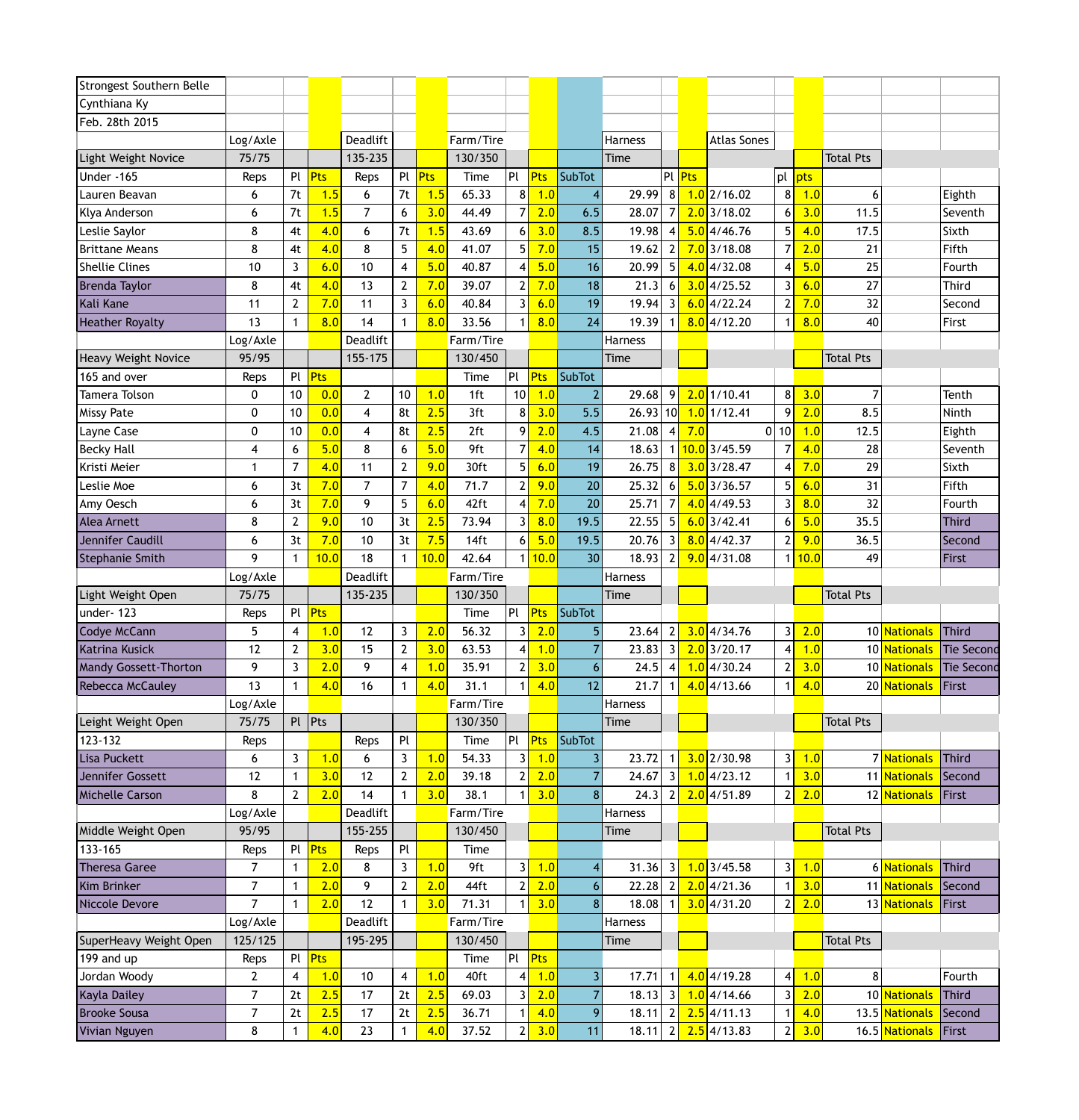|                                                             | the control of the control of the control of the control of                               | the control of the control of the control of the control of the control of                                      | the control of the control of the control of the control of |  |
|-------------------------------------------------------------|-------------------------------------------------------------------------------------------|-----------------------------------------------------------------------------------------------------------------|-------------------------------------------------------------|--|
|                                                             |                                                                                           |                                                                                                                 |                                                             |  |
| the control of the control of the control of the control of | the control of the control of the control of the control of the control of the control of | the control of the control of the control of the control of the control of                                      | the control of the control of the control of                |  |
|                                                             |                                                                                           |                                                                                                                 |                                                             |  |
|                                                             |                                                                                           | the contract of the contract of the contract of the contract of the contract of the contract of the contract of |                                                             |  |
|                                                             |                                                                                           | the control of the control of the control of the control of the control of                                      |                                                             |  |
|                                                             |                                                                                           |                                                                                                                 |                                                             |  |
|                                                             | the control of the control of the control of the control of                               | the control of the control of the control of the control of                                                     | the control of the control of the control of                |  |